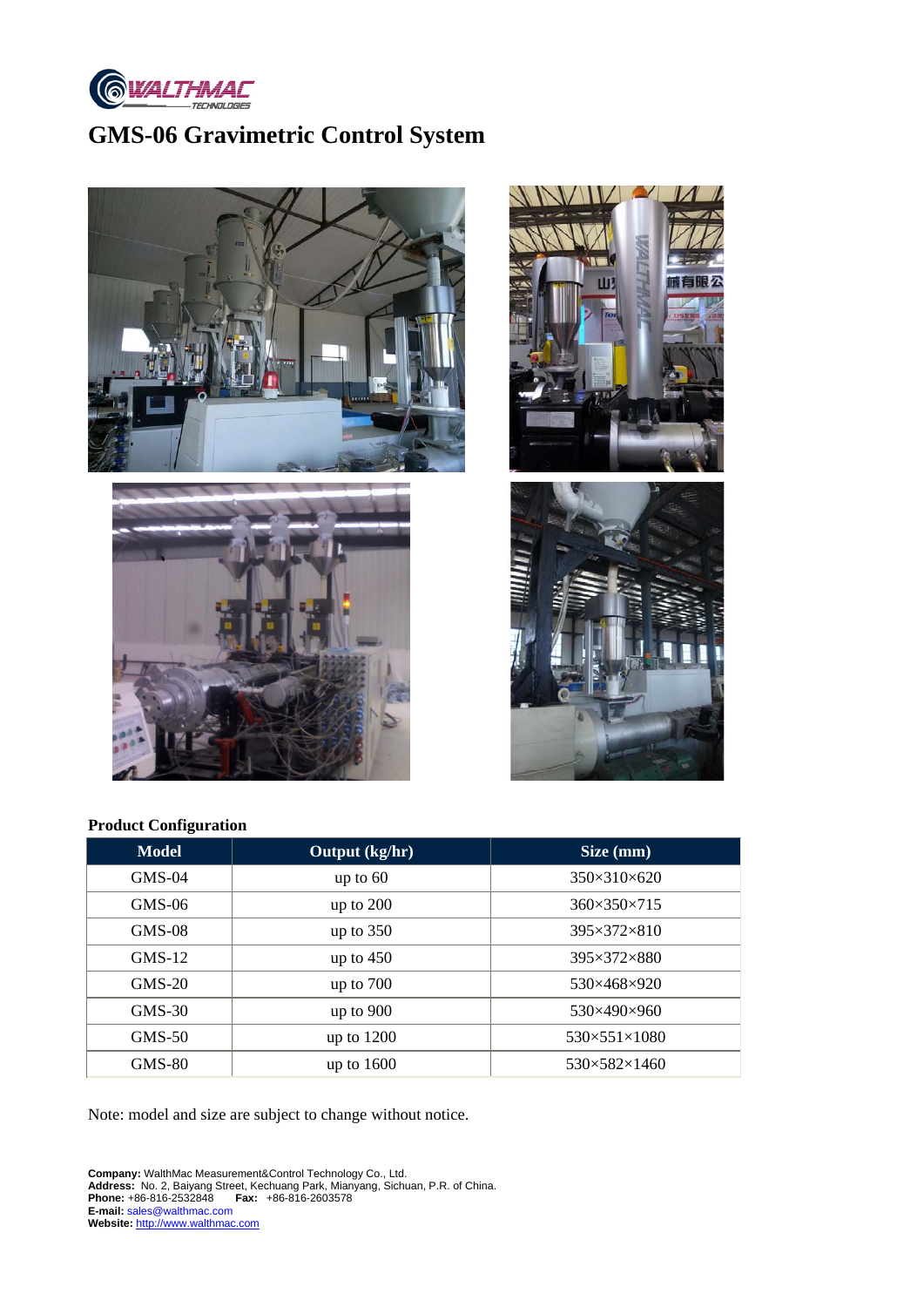

### **Advantages of WalthMac GraviMac System & the Reasons to Choose**

1. It is suitable for all the extrusion production line and all control mode in the world.

2. With higher standard: we produce according to the concept of "product is work of art".

3. Higher control precision and response speed by the adopting of dedicated algorithm

4. High system stability: we are well aware that no need for service is the best service, and the stability of product has been put on the first place of our design and improvement.

5. Continuous upgrading: innovative power and perfect pursuing for products help us to do the incessant upgrading for products. Based on the strong capabilities of our two R&D centers. We promise to provide the users free lifetime upgrading service of product software.

6. Worry-free after-sales service: we have many offices and agents in domestic and overseas market, which will provide you quick and effective service.

7. Higher cost-effective and longer payback period of product investment: all parts with the highest standard technology are adopted to ensure a longer life, and the product rapid response speed will help customers save more costs.

8. Extrusion system from several excellent extrusion equipment manufactures integrated this system.

9. Products are exported to many countries and regions.

### **How Does the System Work?**





The starting-up material status and the starting-up material status and the consumption of raw material, real time meter weight

and extrusion output are measured



Reloading and another new measuring and control cycle starting.

**Company:** WalthMac Measurement&Control Technology Co., Ltd. **Address:** No. 2, Baiyang Street, Kechuang Park, Mianyang, Sichuan, P.R. of China. **Fax:** +86-816-2603578 **E-mail:** sales@walthmac.com **Website:** http://www.walthmac.com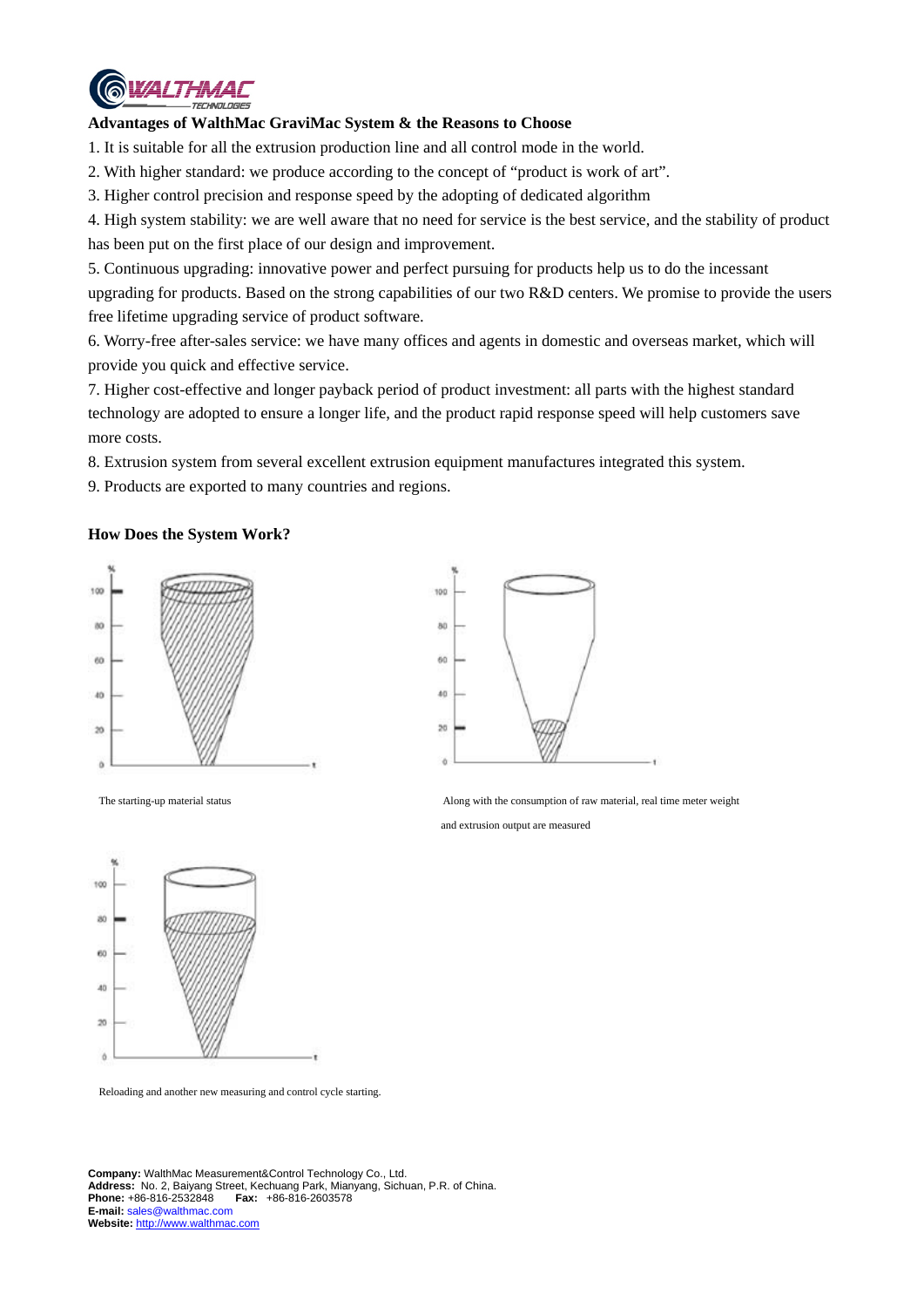

## **Technology Principle of Gravimetric Control System**



# **GraviMac System Structure Schematic Drawing**



**Company:** WalthMac Measurement&Control Technology Co., Ltd. **Address:** No. 2, Baiyang Street, Kechuang Park, Mianyang, Sichuan, P.R. of China. **Phone:** +86-816-2532848 **Fax:** +86-816-2603578 **E-mail:** sales@walthmac.com **Website:** http://www.walthmac.com